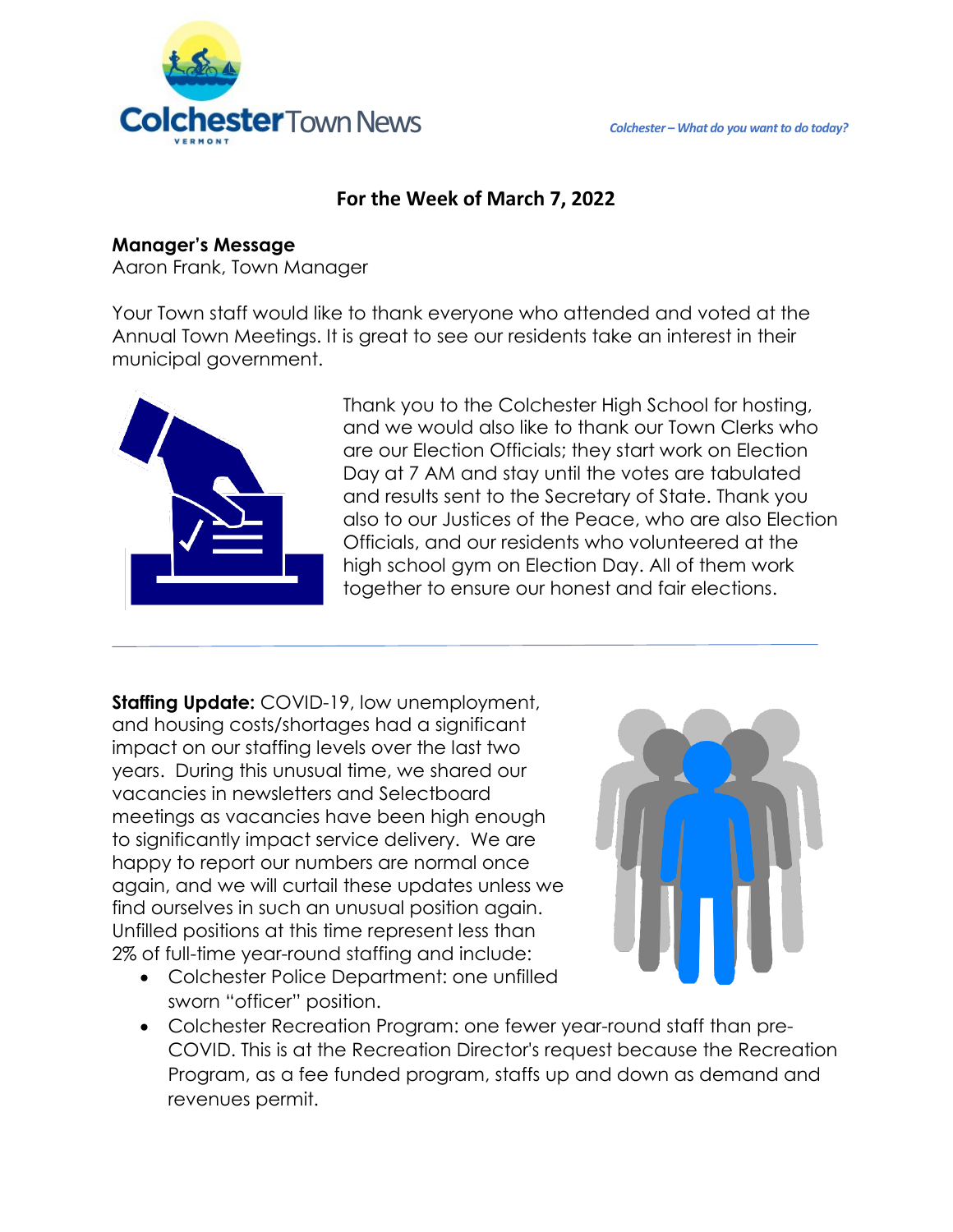Colchester - What do you want to do today?



#### Letter from Your Selectboard Chair, Pam Loranger



781 Blakely Road · Colchester, Vermont · 05446 · 802.264.5500

www.colchestervt.gov

March 2. 2022

Dear Colchester Residents:

On behalf of the Selectboard, I would like to extend a sincere thanks and gratitude to you for supporting and passing the Fiscal Year 2023 Municipal Service Budget, the Transportation Capital Plan, the Park Capital Plan, and the Malletts Bay Sewer Project.

The Selectboard worked hard to prepare a municipal service budget that addressed baseline services and growing needs including: library digital collection, advice on public tree threats, Howard Community Outreach, and fire vehicle maintenance. Municipal services must also increase due to slow, steady growth over decades including: library; police; rescue; technical rescue; parks; recreation; street, path and sidewalk maintenance; stormwater maintenance; planning, development regulation and economic development services; and, Town Clerk services from permits to running open and fair elections.

The Malletts Bay Sewer Project, which as part of a multi-faceted process of protecting and cleaning the bay with sewer, stormwater, transportation and zoning, will protect Colchester's gem for generations to come. We are thankful to our federal legislative delegation, Senator Leahy, Senator Sanders, and Representative Welch, for making sure that Vermont received at least its fair share of the COVID related federal funding. Again, thank you for your support of the reworked plan—only the financing changed between the 2019 and the present vote-to abate human waste pollution in Malletts Bay in a manner that will not change the pace of development.

We are proud of the work the Town has accomplished and we could not have realized this without the input and help from our residents, businesses, board and commission members, volunteers and employees. We also thank the Town Clerk's office for running an efficient and open election process. The Selectboard and I look forward to continued efforts that will ensure our quality of life, economic prosperity, recreational opportunities, and environmental stewardship both now and for future generations.

Once again, thank you to all of the residents who participated in Town meeting and voted.

Sincerely,

Pam Loranger **Colchester Selectboard Chair**